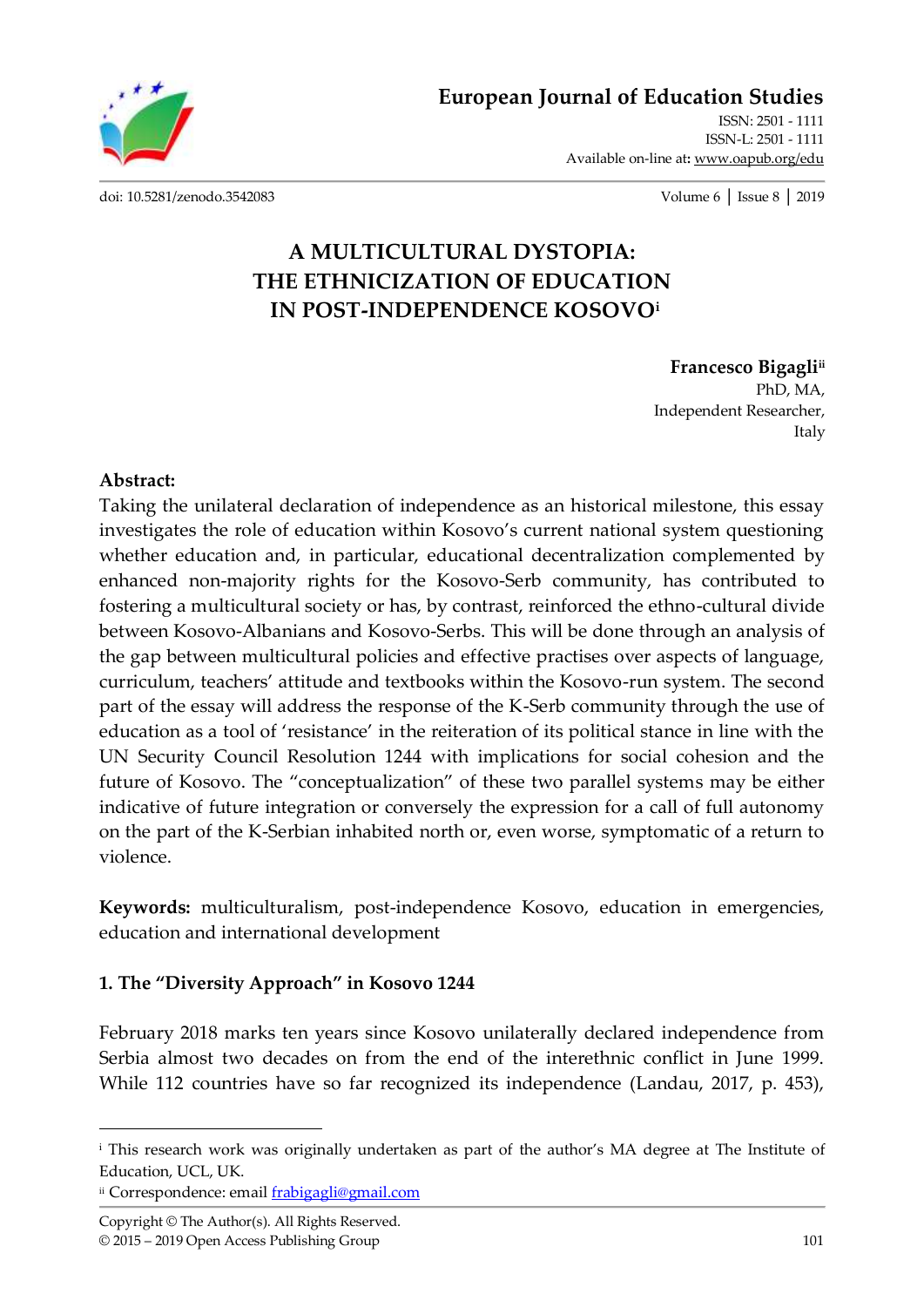#### Francesco Bigagli A MULTICULTURAL DYSTOPIA: THE ETHNICIZATION OF EDUCATION IN POST-INDEPENDENCE KOSOVO

including the US and the majority of the EU states but not Russia, China and Serbia itself, the status question remains unresolved and the UN Security Council Resolution 1244 - which followed the ratification of the Kumanovo peace agreement between FYR Serbia, in the person of Milošević, and NATO, in the person of Finnish President Ahtisaari (NATO, 1999, June 9), is still binding. In a nutshell, UNSCR 1244 determined the creation of Kosovo as an international protectorate under the auspices of a UN Interim Administration until a final solution to the status would be reached while reinstating Serbia's sovereignty and territorial integrity. It also provided extensive international presence to ensure the return of refugees and contribute to democratization efforts. While the majority of Kosovo-Albanian refugees returned to their homes in the days following the end of hostilities, UNHCR (2016, September 16) reports that some 90,000 Kosovo-Serbs are still displaced in Serbia proper, and an additional 15,000, that fled the southern part of the Province at the start of NATO's bombing campaign in 1999, have resettled to the north of Kosovo; a Serb-inhabited area stretching from the Ibar river to the administrative line with Serbia that comprises a stronghold of four municipalities (OSCE, 2015, September 23) still operating outside the Government of Kosovo (GoK)'s legal framework.

The period between the end of the conflict and the declaration of independence has thus not only come to delineate a re-territorialization of the two main ethno-cultural groups but has *de facto* produced a 'reversal' in the majority/minority power roles whereby until 1999 K-Serbs, mostly living in the main town of Prishtina, represented a political though not numerical majority *vis-à-vis* the numerically dominant K-Albanian minority; where minority is construed as a group that affirms "*the public claim to membership of an ethnocultural nation different from the numerically or politically dominant ethnocultural nation*" (Brubaker, 1995, p. 112). As Brubaker maintains, the concept of minority expresses "*a political stance,- not an ethno-demographic fact*" involving "*the assertion of certain collective, nationality-based cultural or political rights*" (p. 60) and which, depending on the intensity of minority demands *vis-à-vis* state policies (see Mikesell & Murphy, 1991 and Kymlicka, 2002, p. 26), may trigger a process of national mobilization for greater autonomy and even outright secession.

With the end of hostilities in 1999 and the absence of a final resolution to the status of Kosovo, the international peacekeeping mission, operating in an extremely volatile security environment, was thus caught up between "*two antagonistic nationalism*" (Brubaker) with Belgrade condemning NATO's unlawful intervention while reiterating its sovereignty over Kosovo and Prishtina, backed by the international community, claiming victory over Milošević's Serbia and preparing for independence as the culmination of its decades-long self-determination efforts.

As Rossi (2014) argues, the management of peace at the end of an inter-ethnic conflict can have two solutions: that is, either territorial partition or the concession of regional autonomy to a specific area/group (p. 868). In Kosovo, the international community was keen in implementing an ethno-culturally "just" approach, to borrow Kymlicka's terminology (2002, p. 16) to guarantee overall security and, thus, opted for a decentralization strategy complemented by power-sharing arrangements to guarantee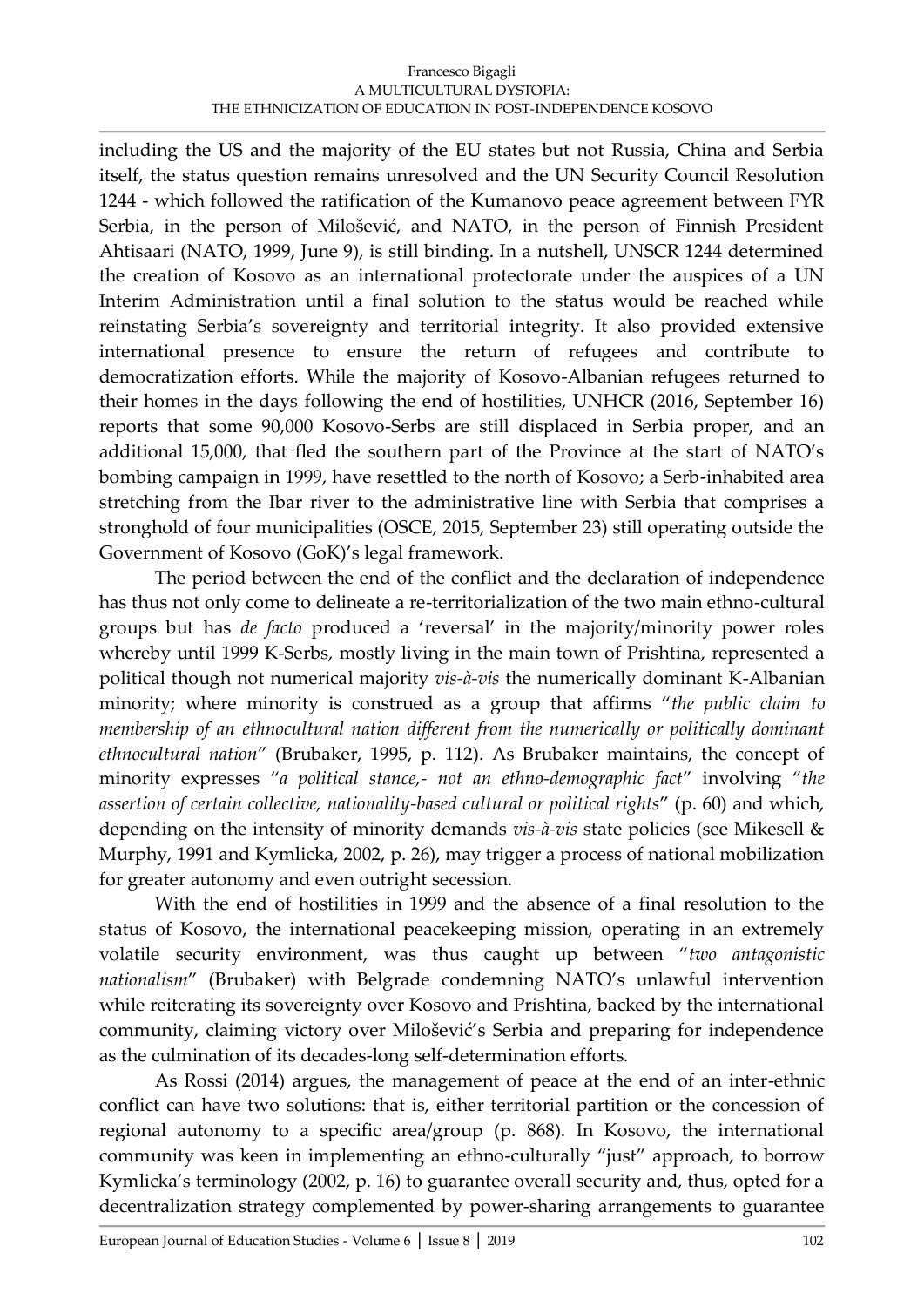the protection of "minorities", as reflected in the Constitutional Framework for Provisional Self-Government in Kosovo (CF, 2001). The document lays emphasis on Kosovo's diverse ethno-cultural identities by observing adherence to international frameworks that promote the respect of human rights (CF, chapter 3); ensuring that specific attention is paid to people's right to use their own language, education in their mother-tongue with curricula reflecting a "*spirit of tolerance*" (CF, chapter 4). As Walker and Epp (2010) state, "*the vision for a post-war Kosovo called for a peaceful transition to a pluralistic democracy and a market economy (. . .) clearly education had a vital role in the transformation of Kosovo society*" (p. 105). Most importantly, the document adopts the notion of "communities" in order to avoid defining which nation, intended as an "*historical community, more or less institutionally complete, occupying a given territory or homeland, sharing a distinct language and culture*" (Kymlicka, 1995, p. 11; Guibernau, 2007, p.47), occupies the majority/minority slot, thus arguably undermining K-Albanians' pretence of constituting the titular nation.

Post-conflict Kosovo was therefore framed as a multicultural protectorate arising from "*national and ethnic differences*" (Kymlicka, 1995, p. 18) that was meant to promote equality of treatment and opportunities and foster inter-ethnic reconciliation through shared democratic values (tolerance, respect for difference and the rule of law). As Preece (2005) argues, the concept of multiculturalism, as formulated by Kymlicka and others, entails that "*political integration should not be equated with cultural homogenization but should instead seek to recognize the cultural distinctiveness of all members of society while ensuring that they also possess equal citizenship and protection from discrimination*" (p. 160). And yet, if the challenge of multiculturalism, as Kymlicka (1995) contends, is to "accommodate these national and ethnic differences in a stable and morally defensible way" (p. 25), that is, through legal provisions that everyone accepts, for the UNMIK, faced with growing security concerns after a renewed escalation of inter-ethnic violence against K-Serbs during the 2004 March riots (BBC, 2004, March 20), the additional challenge was arguably that of avoiding multiculturalism becoming an opportunity for K-Serbs and K-Albanians to co-exist, albeit safely, in parallel worlds. That is, confined within their own solipsisms promoting mutually distrustful ethno-political stances, one aiming at nation-maintenance and the other entertaining its nation-building dream without "*an inclusive conversation which crosses ethnic and other divides*" (Preece, p. 162).

Ultimately, the risk in the implementation of this sort of "*protective multiculturalism*" (Goodin, in Randazzo & Bargués, 2012, p. 7) was not only that of reproducing the Yugoslav "*separate but equal*" policies, especially educational and linguistic ones, that "*fixed and crystallized ethnocultural nations [and] were deliberately constructed as belonging to particular ethnocultural nations (Brubaker, 1996, p. 65) but that of further reinforcing identitarian divisions and the formation of "violent" ethnic identities whose salience had progressively increased during Milošević's "Serbianization" of Kosovo in the early 90's in order to stifle K-Albanian growing mobilization for independence*" (Kostovicova, 2005, p. 111). During this period, the use of Albanian language and access to education for the K-Albanian minority was drastically reduced resulting in the establishment of a parallel system of education, including a 'shadow' University of Prishtina (UP), which "*allowed*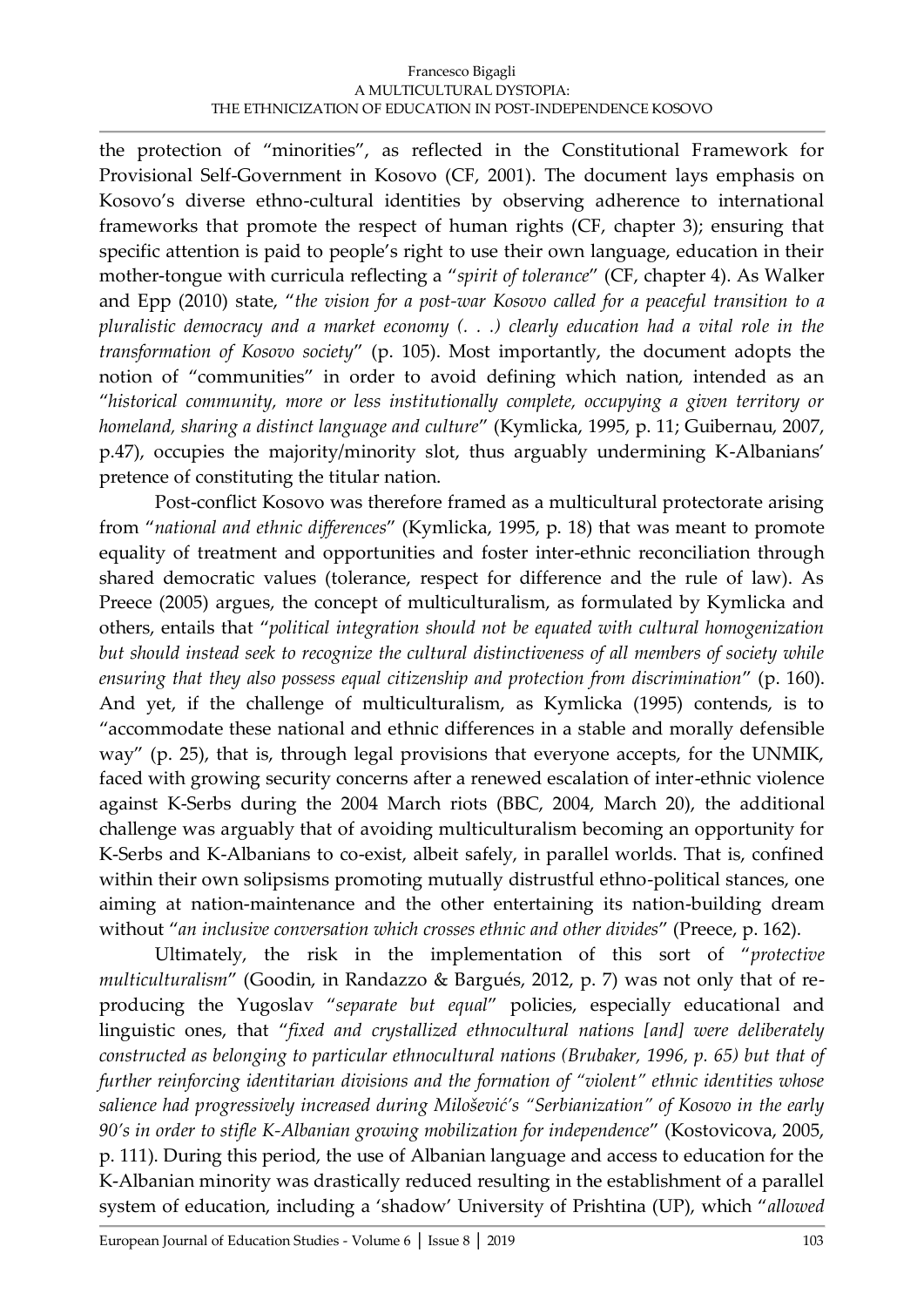#### Francesco Bigagli A MULTICULTURAL DYSTOPIA: THE ETHNICIZATION OF EDUCATION IN POST-INDEPENDENCE KOSOVO

*unprecedented nurturing of Albanians' sense of nationhood*" (Kostovicova, p. 4) and which gradually forged its links with the Kosovo Liberation Army (Bacevic, 2014, p. 142). As Sommers and Buckland (2004) contend, "*both the parallel and the formal Serb system were promoting Serb and Albanian nationalism, which would later make it difficult for the UN to build an education system based on inclusiveness*" (p. 46). As a matter of fact, despite initial efforts on the part of the international community to build an inclusive education system, the period until the declaration of independence witnessed the re-emergence of parallel structures divided along territorial and ethnic lines albeit reversely reconfigured with K-Albanian students following education under the formal PISG-run structures and K-Serbs, mostly located in the north, studying under what Prishtina still perceives as an illegal system run by Serbia proper; though "recognized" by the UNMIK in order to guarantee access to education in Serbian language (see Bacevic, p. 150).

Taking independence as an historical milestone and given the use of education as a political tool during the '90s, this essay will first explore whether education still largely reflects K-Albanians' "*nationalizing*" (Brubaker) stance of an 'unrealized' nationstate (see Brubaker, 1995, p. 114) *vis-*à*-vis* the 'threat' of the K-Serb community but also, to a less degree, other smaller communities. This will be done through an analysis of the gap between multicultural policies and effective practises over aspects of language, curriculum, teachers' attitude and textbooks within the Kosovo-run system. The second part of the essay will address the response of the K-Serb community through the use of education as a tool of 'resistance' in the reiteration of its political stance in line with 1244 with implications for social cohesion and the future of Kosovo. The "conceptualization" of these two parallel systems may be either indicative of future integration or conversely the expression for a call of full autonomy on the part of the K-Serbian inhabited north or, even worse, symptomatic of a return to violence since, as Bauman (2009) claims, as long as the presence of a "voluntary apartheid" system exists, "*the danger of society's return to violence is eminent. Thus, the peace process remains fragile*" (p. 112). Findings will be incorporated in the conclusion.

# **2. The Making of a Nation State**

As Kosovo's Parliament voted to declare independence from Serbia on 18 February 2008, Prime Minister Thaci, former guerrilla commander and Vice-rector of the parallel UP during Milošević, in an address to the newborn nation stated that: "*We, the leaders of our people (. . .) proclaim Kosovo an independent and sovereign state (. . .) Kosovo will be* "*a democratic, secular and multi-ethnic state" committed to the "principles of non-discrimination and equality*" (Al Jazeera, 2008, February 18).

As Landau (2017) argues, despite K-Albanians representing the majority, Kosovo was not framed "*as a nation-state of that community*" (p. 445) but rather as a "*state of communities*," re-iterating the provisions laid out in the 2001 CF but with "*enhanced*" minority rights for K-Serbs, as reflected in the Ahtisaari Plan (2007) and, subsequently, in the Kosovo Constitution (2008). Both documents stipulate the provision of territorial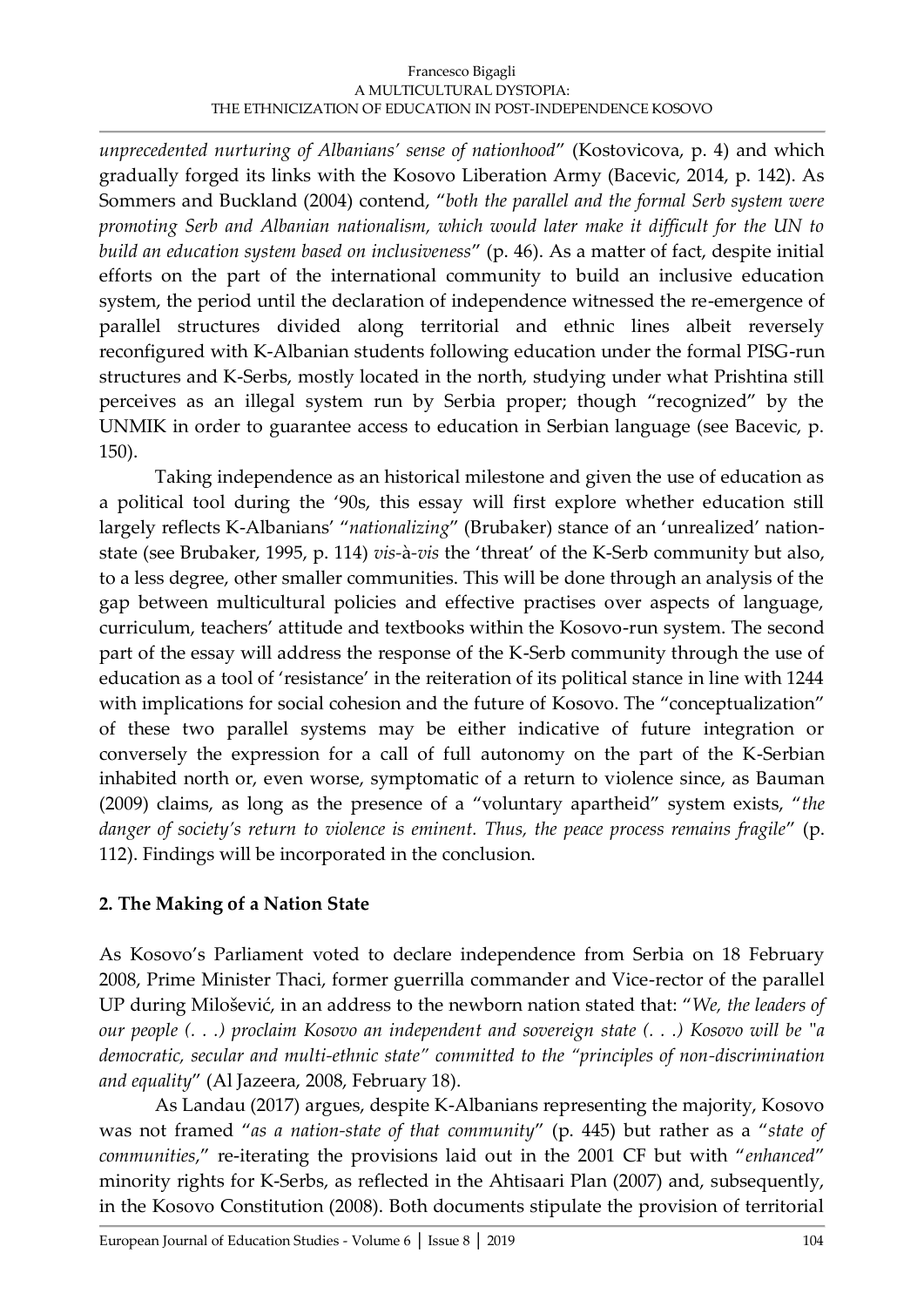decentralization in K-Serb areas along with power-sharing arrangements, including the use of Serbian language as an official language in addition to Albanian (art. 5), extensive cultural/educational rights, the right to manage a Serb-run university in north Mitrovica, the use of Serbian textbooks and financial assistance from Serbia though not without prior consent from Pristina (Law on Education in the Municipalities, art. 12) as well as guaranteed seats in the Assembly.<sup>iii</sup>

Clearly, the emphasis on Kosovo's multicultural identity and its commitment to the principles of equality and non-discrimination through decentralization and the protection of 'minority' rights must be conceived in the context of the internationallyled peacekeeping process from 1999 onwards. As Fontana (2016) contends, decentralization and, more specifically, educational decentralization, may be conducive to providing legitimacy to the peace process and "*foster conflict transformation by eroding inequalities and promote social mobility*" as well as allowing "'*spatially concentrated minority ethnic groups' to protect their distinctive identities, cultures and resources*" (p. 859). In this regard, Landau (2017) argues that the "diversity approach" was not only implemented with the objective to generate external legitimization by the international community in the recognition of Kosovo's independence but also to address "*Serb insecurities and coopt the Serbs into accepting an independent Kosovo*" (Kostovicova, in Landau, 541). Arguably, Kymlicka and Norman (2008) warn that since "*no State can be culturally neutral, because state institutions are implicitly titled towards the needs, interests and identities of the majority group*," the adoption of specific minority rights is meant to prevent institutional inequalities (p. 4). Fontana further maintains that while mother-tongue education could undermine conflict transformation by isolating communities and generating unequal opportunities due, for instance, to variations in the quality of curricular contents (p. 25), the gradual introduction of the language of the Other along with mother-tongue instruction must be regarded as a *sine qua non* condition to ensure communication and the functioning of a democratic society (p. 4). In this respect, Preece (2005) claims that the multicultural discourse dismisses as inadequate the very idea that a state must be unilingual: Multiculturalism is an "*interesting combination of the civic and ethnic linguistic traditions*" (p. 115). In the case of Kosovo, however, the attempt to combine both traditions by trying to secure national unity through, for instance, a national anthem, symbolically titled "Europe" with no words or a flag that resembles the EU one in the blue and yellow colours and six stars representing the six different communities equally portrayed above the map of the country while, at the same time, mapping the territory along ethno-cultural lines through decentralization and the empowerment of non-majority communities has, so far, not only failed to generate 'buy in' from K-Serbs who have continued to boycott Pristina-based institutions (Landau, p. 453) but have gradually contributed to a more or less *ouvert* de-legitimation of the internationally imposed "*diversity approach*" on the part of K-Albanians (Landau. p. 452). Albin Kurti, the leader of the second largest K-Albanian party (EC, 2018, p. 5),

 $\overline{\phantom{a}}$ 

iii Capussela (2015) however argues that K-Serb MPs have used public office for private gain rather than advancing the rights of their constituents (p. 88).

[European Journal of Education Studies -](http://oapub.org/edu/index.php/ejes) Volume 6 [│](http://oapub.org/edu/index.php/ejes) [Issue 8](http://oapub.org/edu/index.php/ejes) [│](http://oapub.org/edu/index.php/ejes) [2019](http://oapub.org/edu/index.php/ejes) 105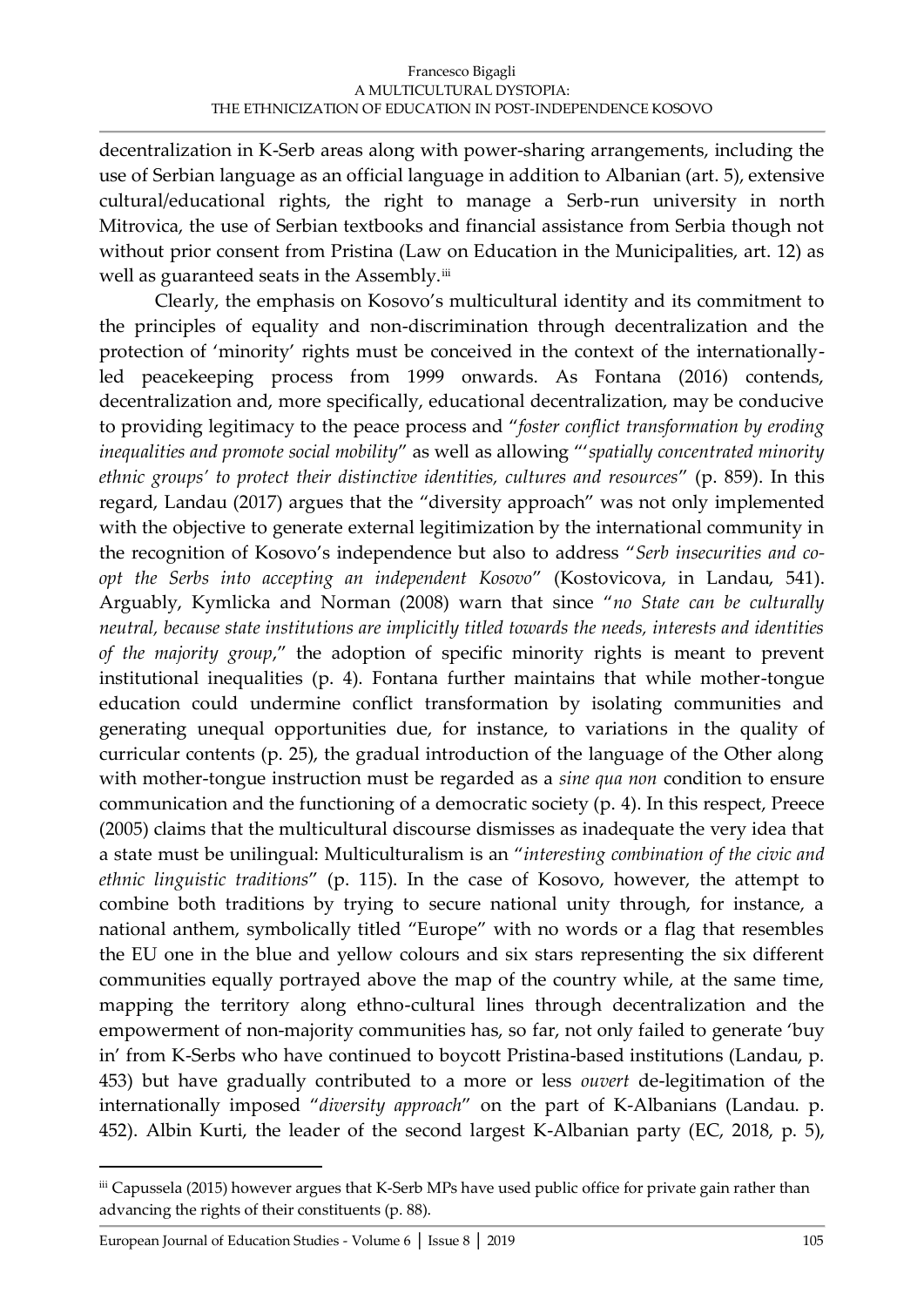Vetevendosje (literally 'self-determination'), has repeatedly criticized the international community and its imposed ideology of multiculturalism which seems to imply a call for "*historical amnesia*" as a way to ethnic reconciliation (Strohle, in Landau, p. 456). As Kurti himself puts it with regard to Kosovo's new symbols:

"*Kosova needs and has the right to an anthem which expresses with pride its values, its history and its identity. Denying these elements denies the dignity of its citizens who have struggled precisely to have a state which reflects these elements, not a state which is empty of substance, meaning and identity."* (in Mckinna, 2012, p. 18)

If the implementation of a multicultural model through decentralization and power-sharing might be beneficial in fostering short-term conflict management, the absence of a "*culture of participation*" (Fontana, p. 859) complemented by a failure to mutually understand the identity-based roots of the conflict might determine a strengthening of ethno-cultural identities and, perhaps, reiterate violence in the longterm (Randazzo & Bargués, 2012, p. 7). Pending a resolution to the status of Kosovo, the overarching question, as Fontana ultimately argues (p. 860), is therefore whether education, and educational decentralization in particular, have been employed with the aim to foster reconciliation rather than as a political tool to exacerbate differences and perpetuate ethnic nationalism.

### **3. Non-majority education under the Prishtina-run institutions**

### **3.1 Language education**

 $\overline{\phantom{a}}$ 

As many scholars argue (Landau, 2017; Calu, 2018), Kosovo's legal framework for the protection of non-majority communities is robust *vis-à-vis* a population of nearly 2 million people of which K-Albanians constitutes 93% whilst the remaining 7% is represented by K-Serbs, K-Bosniaks, K-Turkish, Gorani, Roma, Ashkali, Egyptians, K-Croats and K-Montenegrins (Landau, pp. 459-460).<sup>iv</sup> However, as the 2018 EU report highlights, the implementation of HR legislation is weak and represents an ongoing challenge due "*inadequate financial and other resources, particularly at local level, limited political prioritisation and lack of coordination*" (EC, p. 5) which largely results in dependency on international donor intervention (p. 27). For instance, the execution of the Law on Languages (2006) which should guarantee the use of both Albanian and Serbian as official languages as well as the use of other non-majority languages (e.g., Bosnian and Turkish) as official ones at municipal level, is deemed as inadequate since the GoK has so far failed to approve a strategy to defend language rights (EU, 2018, p. 26). This is particularly the case for the Serbian language and related mother-tongue educational provision. To date, curricula in Serbian language have not been introduced under the Kosovo education system (EC, 2018, p. 45).

<sup>&</sup>lt;sup>iv</sup> These figures do not take into account the K-Serbs that live in the north.

[European Journal of Education Studies -](http://oapub.org/edu/index.php/ejes) Volume 6 [│](http://oapub.org/edu/index.php/ejes) [Issue 8](http://oapub.org/edu/index.php/ejes) [│](http://oapub.org/edu/index.php/ejes) [2019](http://oapub.org/edu/index.php/ejes) 106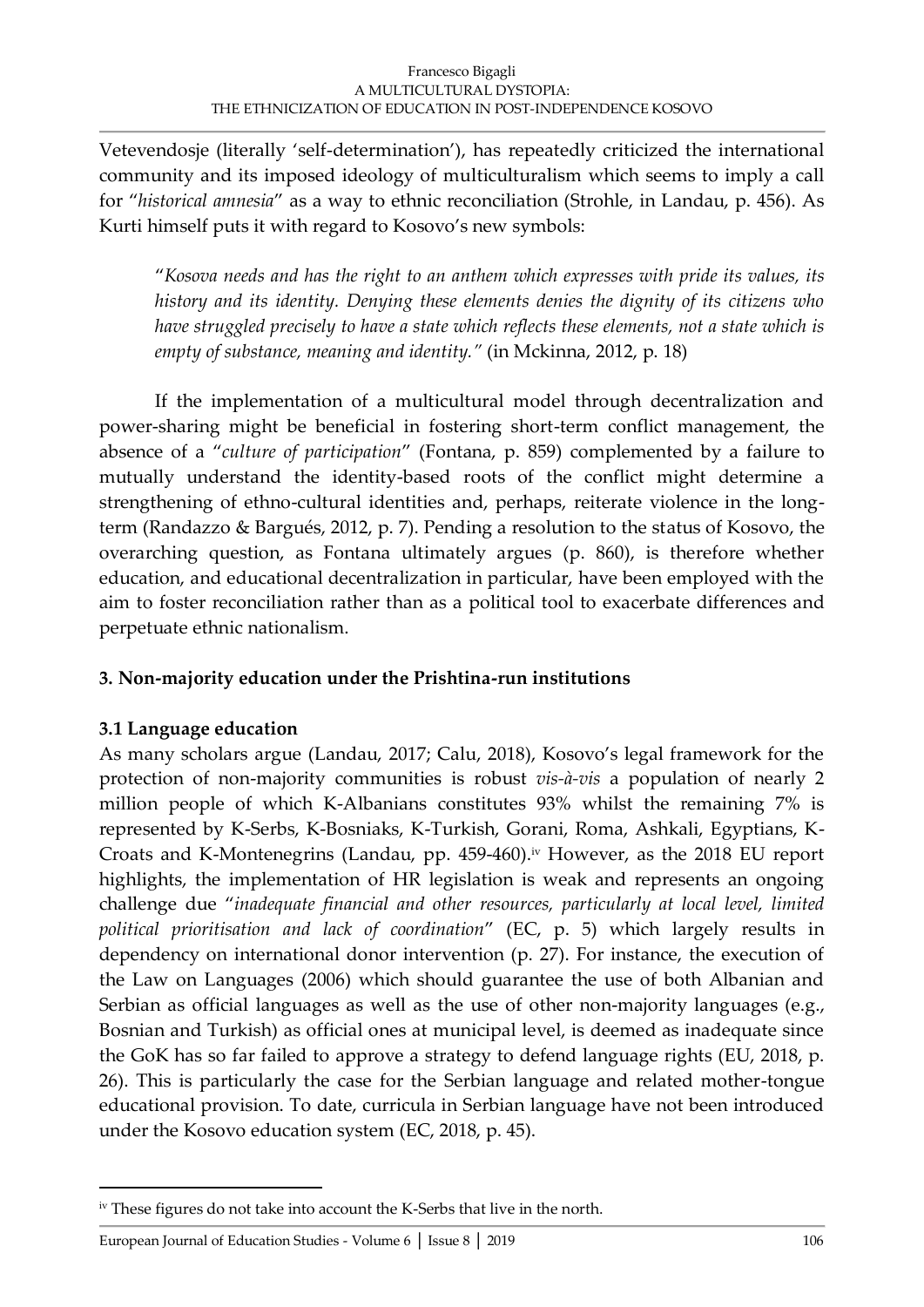Notwithstanding the political and technical challenges in the recruitment of K-Serb personnel who, for example, earn up to four times the salaries of their K-Albanian counterparts under the Serbian parallel system (Bacevic, 2014, p. 151), it should be noted that a budget line under the Kosovo's Ministry of Education (MEST) is specifically allocated for the K-Serb community although it remains unutilized (Bozic, 2010, p. 286). However, as Bozic maintains, whilst similar financial provisions are absent for other minorities, the MEST has not only developed curricula in Bosnian and Turkish languages at school level (p. 286) but has continued to support teacher training education programs in these languages (Mckinna, 2012, p.13).

The implications for the absence of Serbian-language curricula are profound. Imprimis, this means that the option to receive instruction in one of the two official languages, with the exception of those municipalities where schooling in Turkish or Bosnian is available (mainly the south-west of Kosovo), is limited to Albanian; thereby forcing K-Serb students and other minorities whose mother tongue is Serbian (i.e., Gorani, Roma, Croats) to attend education under Belgrade's system (Bozic, p. 284) which, in turn, hampers their long-term opportunities to create a sustainable future for themselves in Kosovo as Prishtina does not recognize certificates and degrees issued under the Serbian Ministry of Education (OSCE, 2015, p. 20 & Visoka, 2017, p. 199). Further, it is interesting to note that while most of K-Bosniak pupils follow school education in their mother-tongue with only a handful attending the parallel system (Bozic, p. 284), the majority eventually either decide to pursue HE in Bosnia (OSCE 2015, p.19) or at the Serb-run university in Mitrovica north given the limited availability of programs in Bosnian under the MEST. The reason for this basically lies in the inability to speak Albanian (Mckinna, p. 13) due to insufficient learning provision, inappropriate textbooks as well as lack of properly trained teachers (Bozic, p. 290). According to the OSCE (2015), although the current legislation envisages the obligation for non-Albanian pupils from grade 3 onwards to learn one of the two official languages, the subject is not offered as a compulsory one but rather as an elective to be taken weekly for 2 hours (p. 8). Arguably then, even if the choice of pursuing HE in Albanian is available, this is not a viable option; further restricting the ability for the K-Bosniak community to fully participate in Kosovo's society unless, to follow through on this reasoning, parents opt to send their children to Albanian-language schools from grade 1, always with the risk of a more or less conscientious ethno-cultural assimilation. The scenario that comes out is thus not simply one of ethnocultural exclusion towards Serbian-language speaking communities, indicating a repudiation of their cultural identity (Bush and Saltarelli, 2000, pp. 10-11), but also one of social stratification along ethnic lines with regard to smaller, and politically "irrelevant," communities whereby the titular nation could arguably be seen as using the educational system to promote socio-economic privileges to their offspring through language advantages (Bush and Saltarelli, p. 9). And, although it is widely acknowledged that governments utilize the state language as a nation-building tool (Horowitz, 2000, p. 219), in the context of Kosovo, monolingualism becomes a de facto "symbol of domination," reflecting a "*desire for a tangible demonstration of preeminence*" (Horowitz, p. 220); undermining at its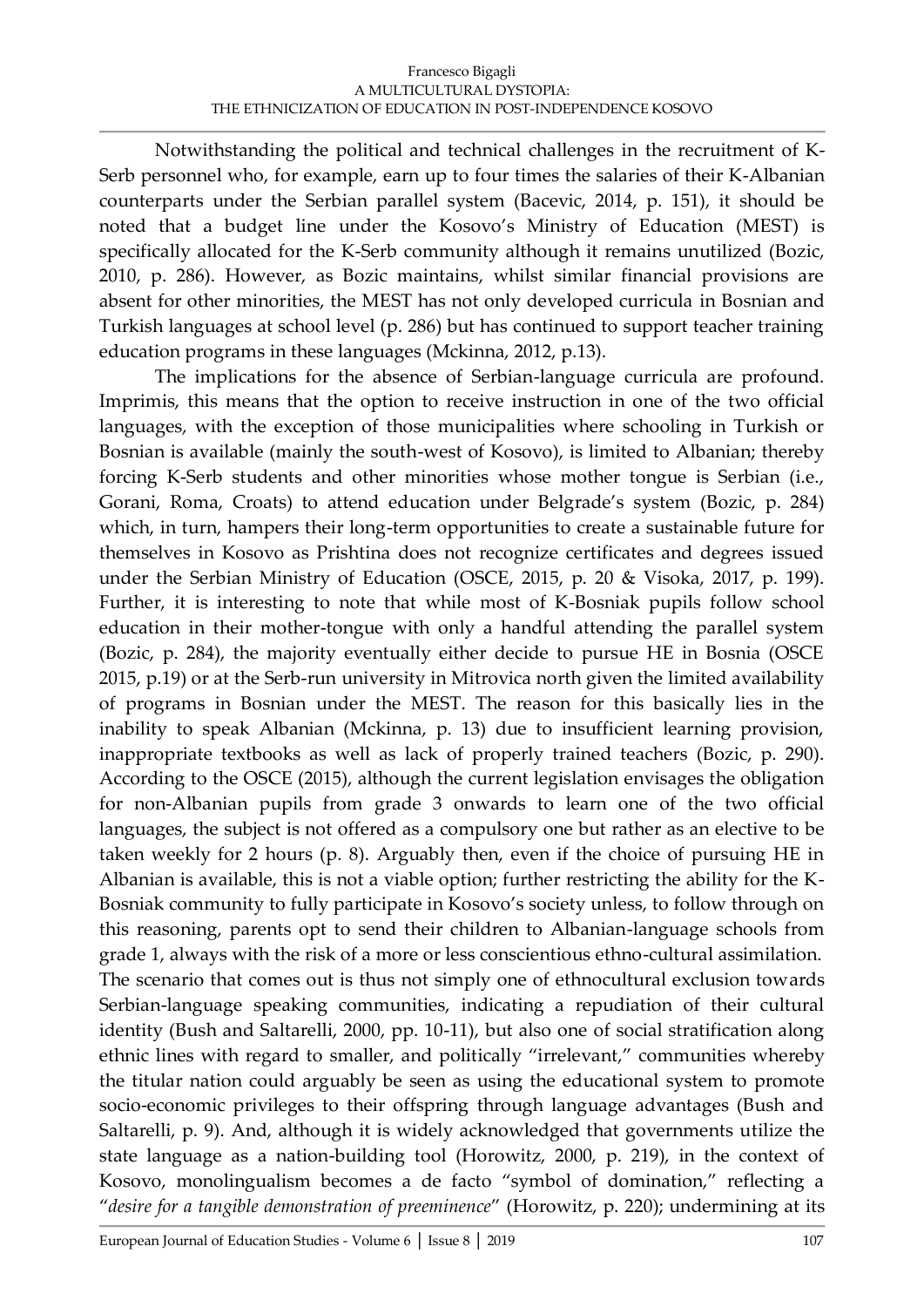root the very concept upon which multicultural Kosovo was founded, that is, that of the "communitas," the civic idea of a community of citizens able to reach out and understand each other, equal in treatment and opportunities in the spirit of tolerance and togetherness. In this regard, it might be worth noting that not only cooperation between the two education systems (i.e. north and south) remains absent but even in those few municipalities south of the Ibar river where the same school is shared between K-Serb and K-Albanian pupils, no cross-ethnic activities are organized for them to interact (OSCE, 2015, p. 8).

### **3.2 Curriculum, textbooks and teachers' attitude**

As Apple (1992) contends, the school curriculum never conveys neutral knowledge as it is the expression, through the content of textbooks, of "*what a society has recognized as legitimate and truthful"* and of what a society should be like in the future (p. 5).

In line with the Convention for the Protection of National Minorities of the Council of Europe, Kosovo's Law on the Rights of Communities (2008) stipulates the teaching of the history, culture and traditions of all communities in Kosovo under the so-called "national subjects." This is in the spirit of tolerance and learning to live together. As a general remark, however, it could be argued that the existence of a parallel system that keeps the two main groups separate is *per se* a deterrent to fostering inclusion and the implementation of what Jenson (1998) aptly terms "*the practices of recognition of difference*" (p. 16) on the part of schools. Besides, as the OSCE (2015) points out, Kosovo's textbooks do not specifically accommodate or at all cover the culture and history of Roma, Gorani, Ashkali, Egyptian, K-Croats and Montenegrins (p. 18). As to the K-Bosniaks, the textbooks in use don't contain any reference to Kosovo's communities nor do they cover the specific history of this community in Kosovo since texts are imported from Bosnia (OSCE, 2009, p. 21).

However, the main problem lies in the content of history books containing a politicized and biased vision of the past where the history of K-Albanians is narrated as one of oppression and struggle to break away from the Ottomans first and, subsequently, the Slavs, who are portrayed as invaders, and as murderers during the 1998-1999 period (OSCE, 2009, pp.18-19). The OSCE and other scholars (see Bozic, p. 290) also highlight the lack of students' critical skills with a focus on rote memorization and teachers' adherence to the national narratives of history textbooks in particular (Di Lellio, Fridman, Hercigonja, & Hoxha, 2017, p. 40). These also extensively narrate the lives of K-Albanian heroes with an emphasis on Adem Jashari, the founder of the Kosovo Liberation Army, killed by the Serbian army in 1998 (OSCE, 2009, p. 19). In this regard, as a simple Internet search reveals, the fact that all new state universities in post-independence Kosovo have been named in memory of K-Albanian commanders either murdered by Serbs or the Ottomans (i.e., "Ukshin-Hoti" Prizren; "Fehmi-Agani" Gijakova; "Haxhi-Zeka" Peja; "Kadri-Zeka" Gjilan and "Isa-Boletini" south Mitrovica) not only constitutes an element of some sort of 'hidden' curriculum reflecting a specific ethno-nationalist narrative but represents an obstacle in the construction of youth's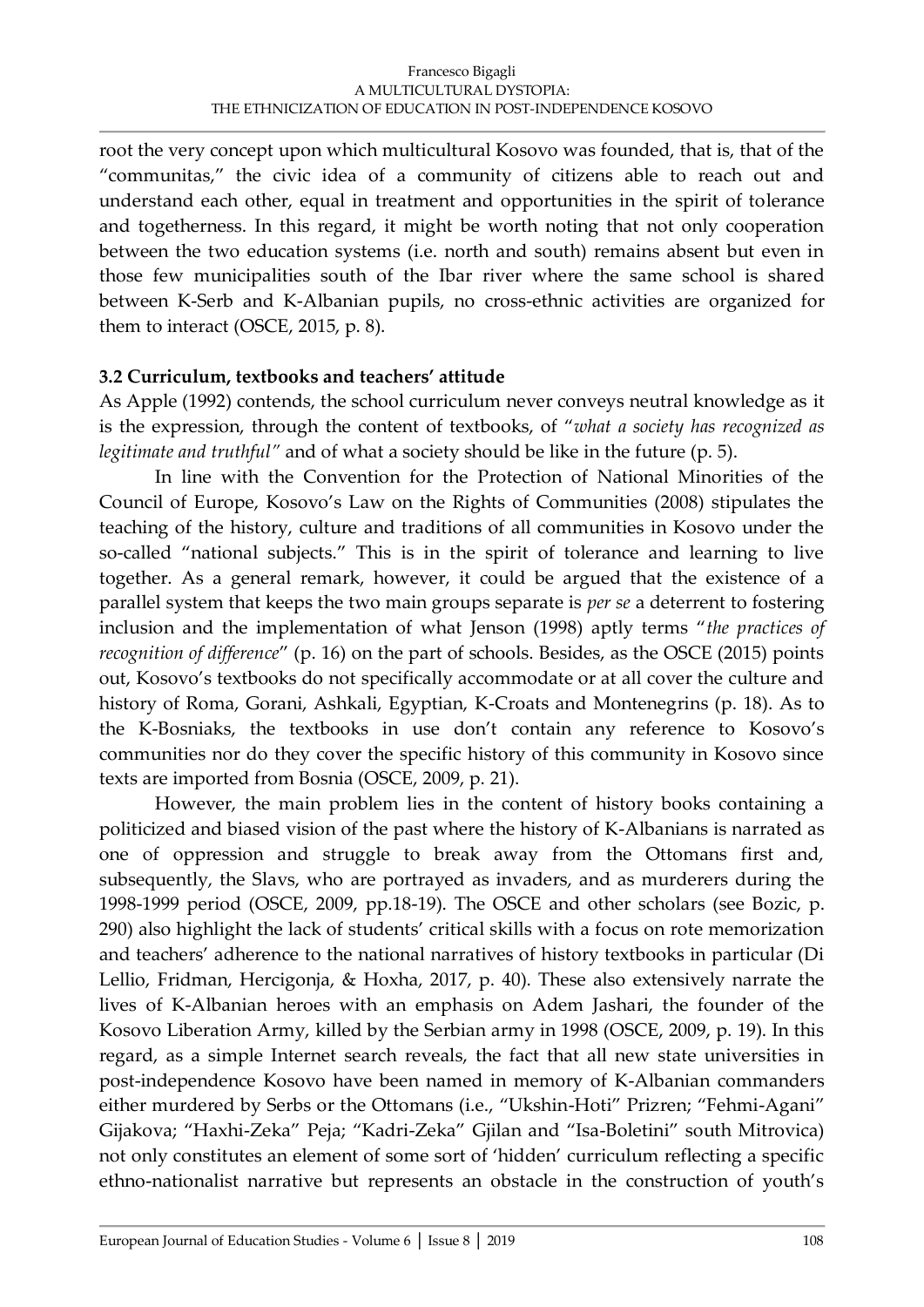critical civic identities that would be conducive to transcending the idea of the Other as an "enemy" of the nation.

### **4. Education under the Serbian national education system in Kosovo**

Unsurprisingly, an ethno-nationalist rhetoric marked by persecution, dispossession and ultimately resistance against Prishtina also characterizes the Serbian "parallel" system of education in Kosovo and Metohija, as Serbs refer to the Province. The "University of Prishtina provisionally relocated in Kosovska Mitrovica (UPKM) is unquestionably the "*symbol of the Serbian statehood and territorial sovereignty*" (Bacevic, p. 153) in the same way as the University of Prishtina (UP), from its establishment in 1968 onwards through the '90s up until now, represented and represents a symbolic institution linked to the Albanian sense of nationhood (Bacevic, pp. 56 et passim). The UPKM was set up in 2001 by the Government of Serbia under the auspices of the UNMIK to serve K-Serb IDPs. Both the UNMIK and the OSCE have continued to provide capacity building support until recently with the aim to ensure quality provision of HE in Serbian and, in the aftermath of the conflict, to seek (to no avail) its integration under the PISG structures after a failed attempt to bring together K-Serbs and K-Albanians at the UP in Prishtina due to political resistance (Den Berg & Van der Boer, 2011, p. 73). The University operates under the Law of HE of Serbia delivering instruction exclusively in Serbian with no cooperation with Kosovo universities/MEST. Of note, while the Kosovo's Law on Education in the Municipalities (2011, art. 14) acknowledges the institution, it does so under the name "University in Mitrovica" and, therefore, considers the actual one as some sort of 'doppelgänger' entity which threatens to come back as its official name suggests as well as a host to Serbian nationalism. Arguably, the name of the University not only challenges its double in Prishtina but undermines the ownership of the whole education system in Kosovo and, further, the 'ownership' of its territory as 'homeland.' The choice of the name has in fact a powerful ethno-political connotation linking chronotopic elements, that is, Prishtina as "'*a place of origin' and as a 'point of destination'*" (Kabachnik & Regulska, 2010, p. 317): The imagery of the 'home' is central as it constantly reiterates people's memory and attachment to their home in the past with their personal histories of loss and displacement which, in turn, fuel resentment and anger towards the Other. The message that the name conveys is thus even more powerful precisely because it opposes deep-rooted ontological values of the past home*land* (e.g., security, sense of belonging) to a present of uncertainty which is ultimately meant to strengthen and mobilize local ethnic identities around a common narrative and political objective as a way to survive.

A deeply politicized history of the UPKM as the 'legitimate' UP appears in the Serbian version of its website where K-Albanians are represented as usurpers following "*NATO's brutal aggression on our country*" (UPKM, n.d., para. 5 & 6). UPKM clearly reflects Belgrade's official rhetoric over Kosovo. It should be noted however that, in response to the political climate, UPKM has consistently varied its strategy towards the international community from being more open at the end of the conflict with the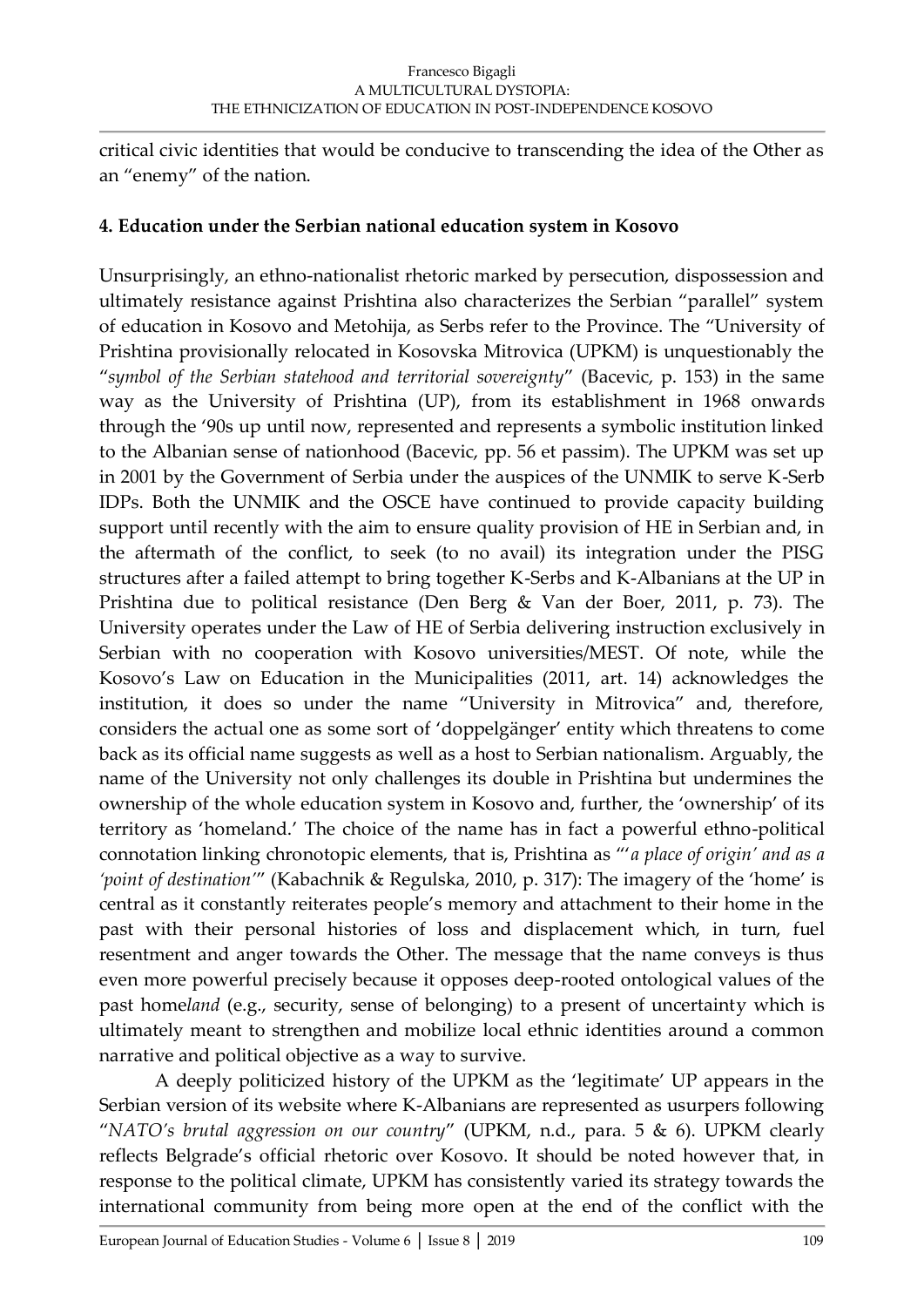appointment of its first Rector in the person of Gojko Savic, a non-political figure, to assuming a clearly hardline approach with the nomination of Radivoje Papovic, former UP Rector during Milosevic's Serbianization strategy in the aftermath of the 2004 anti-Serb riots (Bacevic, p. 140), to the appointment of Zdravko Vitosevic, a loyal interpreter of Belgrade's position after 2008 (The Times of HE, 2006, June 30). Unsurprisingly, the post-independence period has been characterized by a pronounced nationalistic tone with the University being at its forefront as reflected in a speech delivered in 2010 by the former Minister of Education, Zarko Obradovic, to the students of the Faculty of Education:

"*The strongest weapon of every state is education, and you are academic citizens, members of the University of Prishtina, you are the ones who will be teaching others and who, together with us, will defend Serbia and Kosovo and Metohija."* (in Bacevic, 2014, pp. 152-153)

If nationalism, as the expression of one particular nation, is to survive is not only thanks to the state as its "protector" but also teachers who, in Gellner (2006)'s metaphor, represent the very "keepers" of its culture (p. 50) by passing it on to future generations. While identifying the University, and with it the whole Serbian education system in Kosovo, as the symbol of Serbia's interests, Obradovic's message simultaneously gives voice to local teachers' pride and fear (of the Other) providing a shared sentiment of 'essential' belonging rooted in the national history and the traditions of Serbia and Kosovo and Metohija as *one* homeland; which is further reinforced by locals' experience of living in exile and under "occupation." According to a recent research (Di Lellio et al., 2017), this is precisely the feeling shared by K-Serbs history teachers who confess: "*It*  is quite difficult to properly teach, not just history but other fields, or work in any other *profession (. . .) We have a specific situation here, since we are living under occupation*" (p. 31). Di Lellio's report also points out teachers' widespread use in the classroom of the derogatory term "Šiptar" in reference to Albanians (p. 32). Similar to their ethnic counterparts, K-Serbs teachers strictly adhere to the skewed narratives contained in the history textbooks (p. 26). Further, as previously noted, while some smaller Kosovo communities (predominantly Roma and Gorani but also K-Bosniaks) attend the Serbian system, the school curriculum, just like the Albanian one, falls short in promoting the history and culture of these groups (OSCE, 2009, p. 20). In this regard, it is worth noting that K-Bosniaks, a Muslim community, have repeatedly criticized school directors of the fact they are being obliged to attend religion education (i.e., Orthodox) which had been re-introduced in the Serbian curriculum in June 2001 after 50 years (OSCE, 2009, p. 20). This is significant as religion not only represents a symbol of 'inherited' cultural identity and it is, therefore, linked to its preservation but its enforcement onto other communities clearly indicates an attempt to assimilate them. Besides, the Serbian Orthodox Church has consistently been linked with radical Serbian nationalist leaders during the '90s (Bacevic, p. 95 *et passim*). Its reintroduction, as Bacevic maintains, could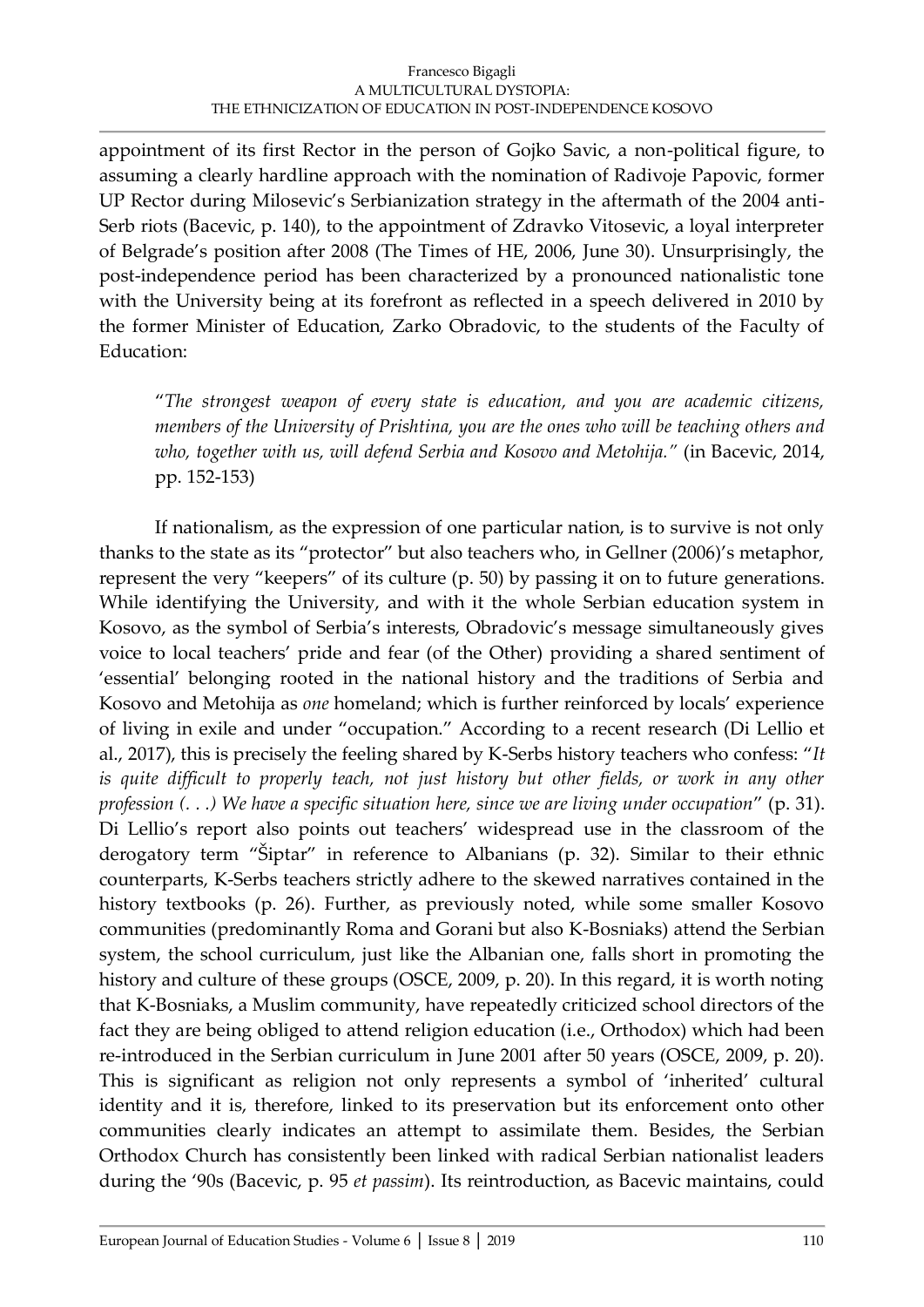then conclusively been construed as a decision not to break with the legacy of the past (p. 97).

## **5. Conclusion**

This paper has sought to explore whether education and, in particular, educational decentralization complemented by enhanced non-majority rights in post-independence Kosovo, has contributed to fostering a multicultural society or has, by contrast, reinforced the ethno-cultural divide. Clearly, the idea of providing an institutional framework that would allow the recognition of diversity through territorial powersharing arrangements as a way to ethnic rapprochement has failed. In the same way it has failed in Bosnia, FYR Macedonia, Lebanon and other post-conflict contexts as Fontana and others argue. Is this perhaps because, as Monteoux claims, the international community has used decentralization as a "one size fits all" device in order "to 'freeze' ethnic conflict and escape its responsibility for dealing with the reasons behind these conflicts" (Randazzo & Bargués, 2012, p. 26)? Would then be safe to say that the international community has operated without really tackling the reality on the ground, that is, the legacy of the conflict especially in relation to its human dimension (personal histories of loss, resentment, hatred for the other, distrust) by complementing human rights legislation with mechanisms to promote interethnic communication and mutual understanding through, for instance, bottom-up participatory educational activities (see Sinclair, 2002, pp. 26-31) and efforts to "disarm" curricula (Saltarelli & Bush, p. 33)? In effect, while the OSCE and UNICEF have been at the forefront in fostering programmes addressing youth across all communities to develop critical thinking skills (OSCE & UNICEF, 2018, April 5), interfaith dialogue (OSCE, 2017, December 29) and cross-ethnic communication through sports and culture (OSCE, 2017, August 1), activities are being organized without consistent financial support from official authorities which undermines the sustainability of peacebuilding efforts and, ultimately, questions the political commitment of officials on both sides.

Beside, notwithstanding the importance of minority rights in conflict-torn societies especially, one could also legitimately ask whether minority rights are, even assuming their technical enforcement by Kosovo authorities, the solution to the 'issue' of diversity. Arguably, would the hypothetical introduction of Serbian-language curricula together with adequate teaching of the language of the Other within the Kosovo education system help promote social cohesion? This is because a 'limited' implementation of a right-oriented policy, one that foresees schooling in ethnic mothertongues without cross-ethnic dialogue, would again be tilting towards separation unless there is a strong political commitment to avoid that. As Robeyns (2006) contends, governments are often "*part of the problem, rather than part of the solution*" (p. 77) in the implementation of right-oriented laws. And, to follow through on this reasoning, would then a formal recognition of the Serbian parallel system by Prishtina contribute to generate trust on the part of K-Serbs while preventing them from growing further apart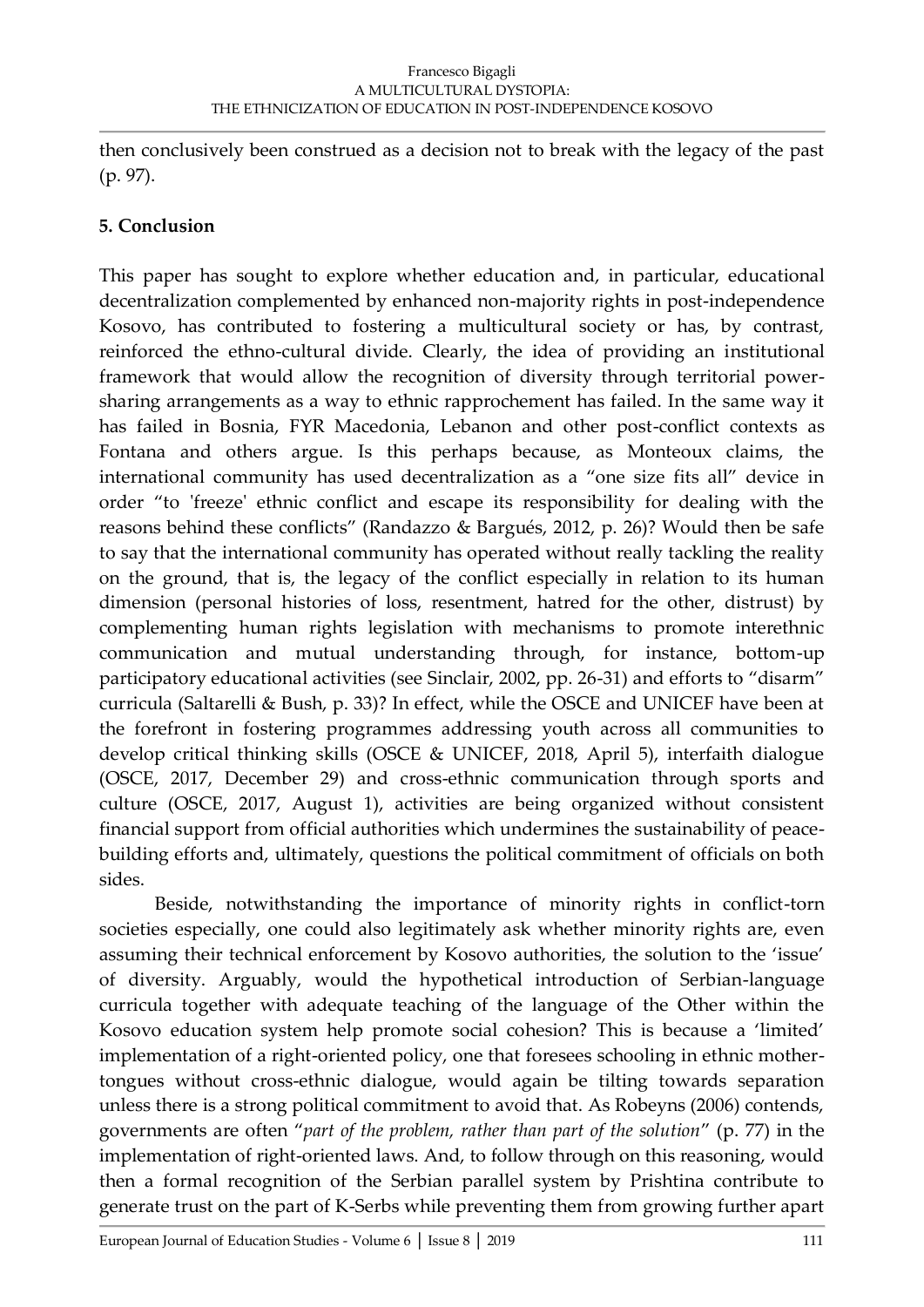or would its legitimization, on the contrary, cause internal political upheaval and/or, as Rossi (2014) argues, "*greatly diffuse future threats of secessionism*" (p. 879)?

At the time of writing this paper, no progress has been reported in the normalization of relations between Serbia proper and Kosovo 1244 as reflected in the further stalling of the so-called Brussels Agreement which was initiated in 2013 under the auspices of the EU (Balkan Insight, 2018, July 18). This envisages the creation of an Association of Serb municipalities granting full autonomy over K-Serbs' "*economic development, healthcare and education"* with direct financial support from Serbia in exchange to its commitment to integrate into the Kosovo's legal framework (GoK, 2013, April 19). While the agreement had been perceived as a success by Serbia as this does not only exclude a mandatory recognition of Kosovo's independence (EU Western Balkans, 2018, March 9) but would substantially strengthen its position on the ground through the 'legalization' of its parallel system, it has led to political havoc within Kosovo resulting in the 2017 'snap' elections which saw the victory of the "*war wing coalition*" (Balkan Insight, 2018, June 12), marking the resurgence of ultranationalism. Amid growing corruption, unemployment and a faltering economy (EC, 2018, pp. 18- 19; pp. 38-39), the question of the Other is certainly a political one benefitting noone but politicians in their efforts to propagate their populist agendas. However, considering the re-emergence of populism and the 'problematization' of diversity across the world, the ultimate question is really how can very idea of multiculturalism, an idea that was considered critical in the legitimization of Kosovo, still appeal as a solution in postconflict settings given that it has *de facto* lost traction even within those countries and regions, that is, the EU and the US, that have promoted and sustained it as a vision for the newborn State?

### **About the author**

The author holds a PhD in Humanities from Trinity College Dublin, Ireland and a Master in Education and International Development from The Institute of Education, University College London. He has served as an Assistant Professor at Dhofar University, Oman, and, previously, Kuwait. For a number of years, he also worked for international organizations as a program manager in the youth and education sectors, most notably, in post-conflict Kosovo.

### **References**

- Ahtisaari, M. (2007, February 2). Comprehensive proposal for the Kosovo status settlement. The contract of the contract of the contract of the contract of the contract of the contract of the contract of the contract of the contract of the contract of the contract of the contract of the contract of th [https://reliefweb.int/sites/reliefweb.int/files/resources/1DC6B184D02567D1852572](https://reliefweb.int/sites/reliefweb.int/files/resources/1DC6B184D02567D1852572AA00716AF7-Full_Report.pdf) [AA00716AF7-Full\\_Report.pdf](https://reliefweb.int/sites/reliefweb.int/files/resources/1DC6B184D02567D1852572AA00716AF7-Full_Report.pdf)
- Al Jazeera. (2008), February, 8). Kosovo declares independence. Retrieved from <https://www.aljazeera.com/news/europe/2008/02/2008525184752686107.html>

Apple, M. W. (1992). The text and cultural politics. *Educational Researcher*, *21*(7).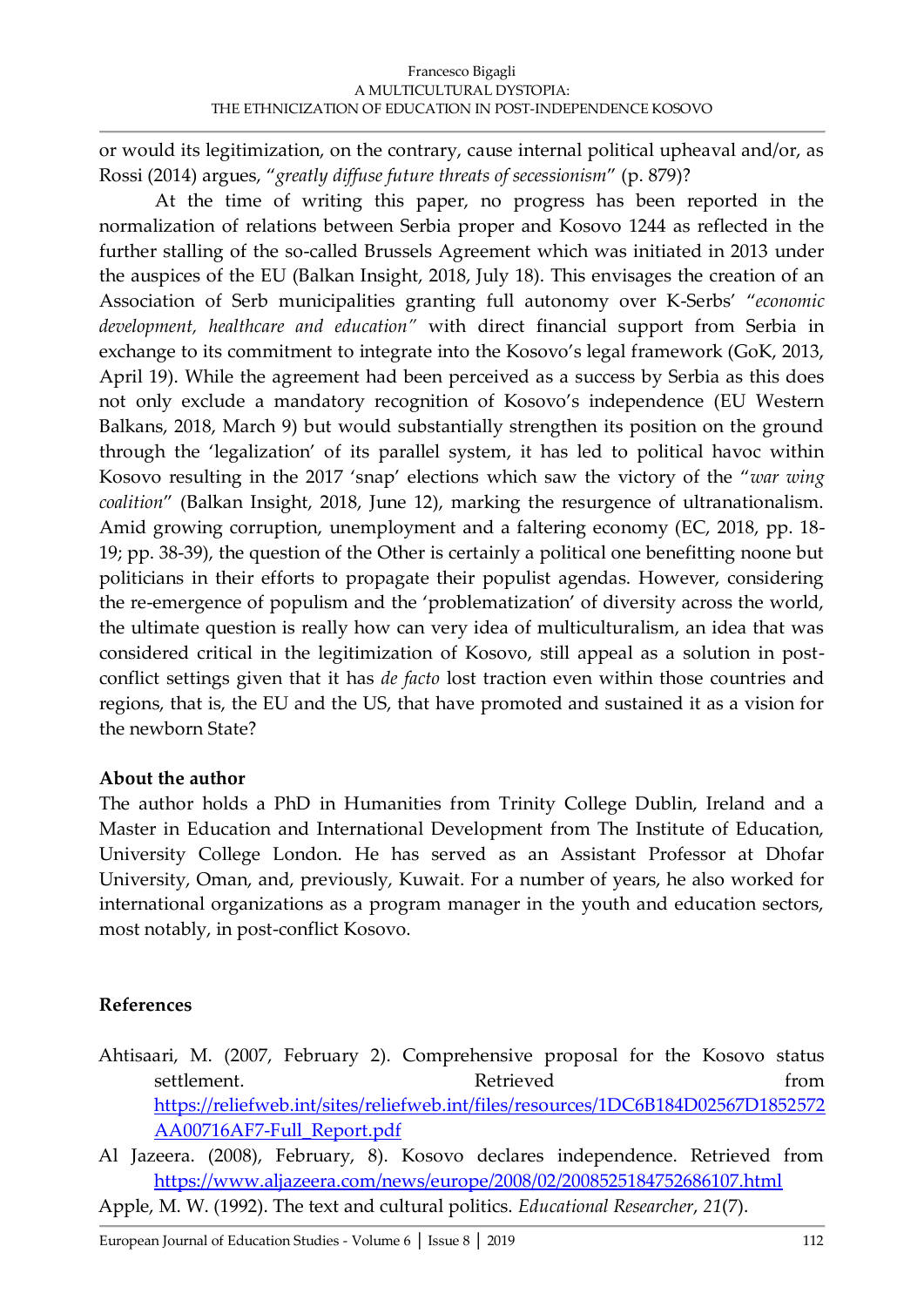- Bacevic, J., (2014). *From class to identity: The politics of education reforms in Former Yugoslavia*. Budapest: Central European University Press.
- BBC. (2004, March 20). Kosovo clashes 'ethnic cleansing.' Retrieved from <http://news.bbc.co.uk/1/hi/world/europe/3551571.stm>
- Balkan Insight. (2017, June 12). Kosovo's 'war wing' and Vetevendosje celebrate election outcome. Retrieved from [http://www.balkaninsight.com/en/gallery/kosovo-s](http://www.balkaninsight.com/en/gallery/kosovo-s-war-wing-and-vetevendosje-celebrate-election-outcome-06-12-2017)[war-wing-and-vetevendosje-celebrate-election-outcome-06-12-2017](http://www.balkaninsight.com/en/gallery/kosovo-s-war-wing-and-vetevendosje-celebrate-election-outcome-06-12-2017)
- Balkan Insight. (2018, July 18). Serbia-Kosovo meeting ends without progress. Retrieved from [http://www.balkaninsight.com/en/article/serbia-kosovo-meeting-ends](http://www.balkaninsight.com/en/article/serbia-kosovo-meeting-ends-without-progress-07-18-2018)[without-progress-07-18-2018](http://www.balkaninsight.com/en/article/serbia-kosovo-meeting-ends-without-progress-07-18-2018)
- Baumann, M. (2009). Understanding the Other's "understanding" of violence. *International Journal of Conflict and Violence, 3*(1).
- Brubaker, R. (1995). National minorities, nationalizing states, and external national homelands in the new Europe. *Daedalus*, *124*(2). Retrieved from <https://www.jstor.org/stable/20027299>
- Brubaker, R. (1996). *Nationalism reframed: Nationhood and the national question in the new Europe*. Cambridge: Cambridge University Press.
- Bush, K. D., Saltarelli, D., & UNICEF. (2000). *The two faces of education in ethnic conflict: Towards a peacebuilding education for children*. Florence, Italy: UNICEF, United Nations Children's Fund, Innocenti Research Centre.
- Churchill, S. (1996). The decline of the nation-state and the education of national minorities. *International Review of Education, 42*(4). Retrieved from <http://www.jstor.org/stable/3444903>
- Constitution of the Republic of Kosovo. (2008, 15 June). Retrieved from [http://users.unimi.it/dirpubesteuropa/wp-content/uploads/Costituzione-della-](http://users.unimi.it/dirpubesteuropa/wp-content/uploads/Costituzione-della-Repubblica-del-Kosovo.pdf)[Repubblica-del-Kosovo.pdf](http://users.unimi.it/dirpubesteuropa/wp-content/uploads/Costituzione-della-Repubblica-del-Kosovo.pdf)
- Den Boer, N. and Van der Borgh, C. (2011). International state-building and contentious universities in Kosovo. *Journal of Intervention and State building*, *5*(1), 67-88. <https://doi.org/10.1080/17502977.2011.541784>
- Di Lellio, A., Fridman, O., Hercigonja & S., Hoxha, A. (2017). Fostering a critical account of history in Kosovo: Engaging with history teachers' narratives of the second World War. *School for Conflict Analysis and Resolution*. Retrieved from [https://activity.scar.gmu.edu/sites/default/files/Teaching-History-in-Kosovo-](https://activity.scar.gmu.edu/sites/default/files/Teaching-History-in-Kosovo-ENG.pdf)[ENG.pdf](https://activity.scar.gmu.edu/sites/default/files/Teaching-History-in-Kosovo-ENG.pdf)
- European Commission. (2018). Kosovo 1244 report. Retrieved from [https://ec.europa.eu/neighbourhood-enlargement/sites/near/files/20180417](https://ec.europa.eu/neighbourhood-enlargement/sites/near/files/20180417-kosovo-report.pdf) [kosovo-report.pdf](https://ec.europa.eu/neighbourhood-enlargement/sites/near/files/20180417-kosovo-report.pdf)
- EU Western Balkans. (2018, March 9). EU says is not seeking recognition of Kosovo by Belgrade. Retrieved from [https://europeanwesternbalkans.com/2018/03/09/eu](https://europeanwesternbalkans.com/2018/03/09/eu-says-not-seeking-recognition-kosovo-belgrade)[says-not-seeking-recognition-kosovo-belgrade](https://europeanwesternbalkans.com/2018/03/09/eu-says-not-seeking-recognition-kosovo-belgrade)
- Fontana, G. (2017). Educational decentralisation in post-conflict societies: approaches and constraints. *Third World Thematics: A TWQ Journal*, *1*(6). DOI.org/10.1080/23802014.2016.1338921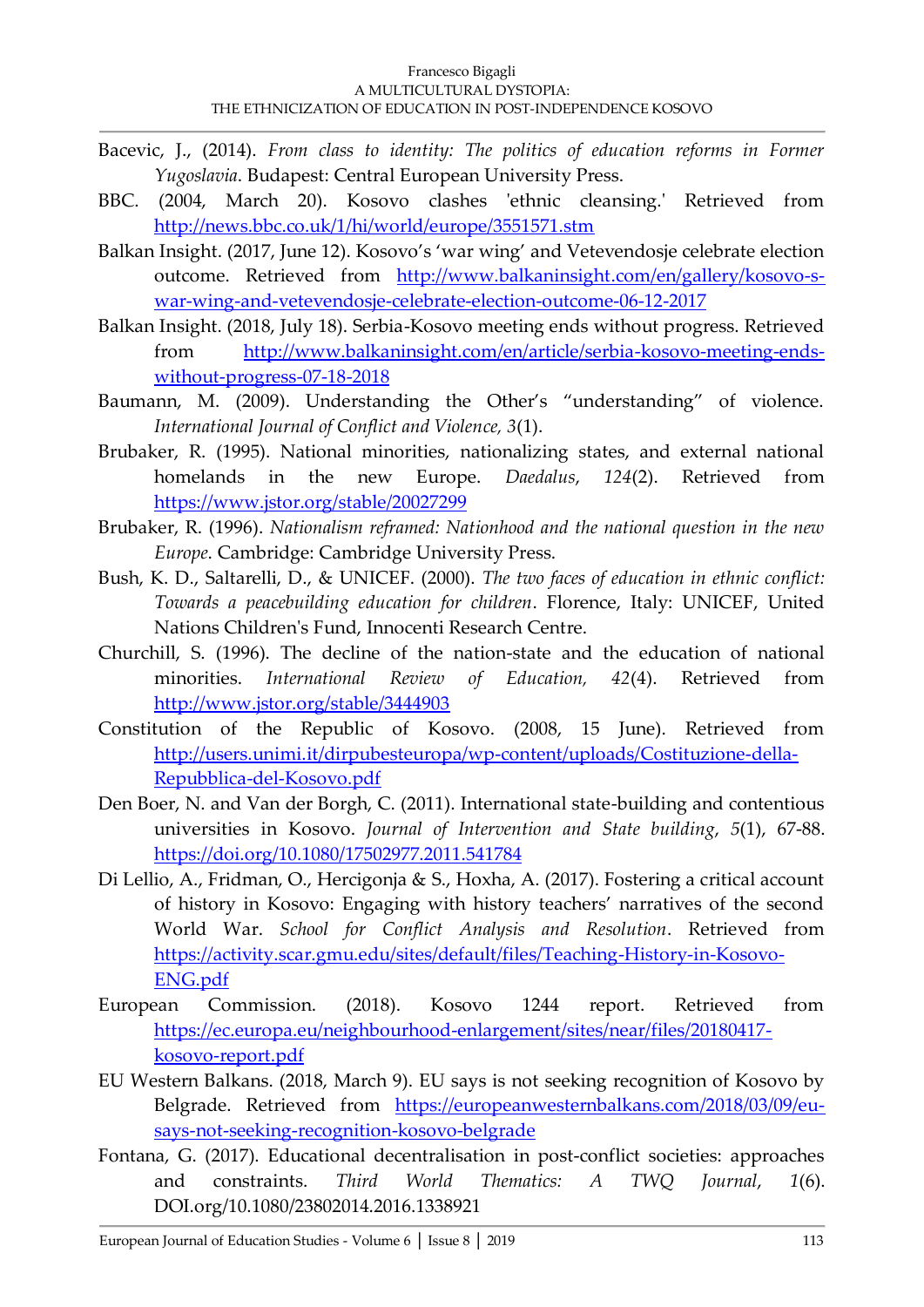Gellner, E. (2008). *Nations and nationalism.* Ithaca: Cornell University Press.

- Guibernau, M. (2007). *The identity of nations*. Cambridge: Polity.
- Government of Kosovo. (2006). Law on the use of languages. Retrieved from [http://www.assembly-kosova.org/common/docs/ligjet/2006\\_02-L37\\_en.pdf](http://www.assembly-kosova.org/common/docs/ligjet/2006_02-L37_en.pdf)
- Government of Kosovo. (2008). Law on the protection and promotion of the rights of communities and their members in Kosovo (2008). Retrieved from [http://www.assembly-kosova.org/common/docs/ligjet/2008\\_03-L047\\_en.pdf](http://www.assembly-kosova.org/common/docs/ligjet/2008_03-L047_en.pdf)
- Government of Kosovo. (2008). Law on education in the municipalities of the Republic of Kosovo. Retrieved from [https://masht.rks-gov.net/uploads/2015/06/09-2008-03](https://masht.rks-gov.net/uploads/2015/06/09-2008-03-l068-en.pdf) [l068-en.pdf](https://masht.rks-gov.net/uploads/2015/06/09-2008-03-l068-en.pdf)
- Government of Kosovo. (2013, April 19). First agreement of principles governing the
- normalization of relations. Retrieved from [http://www.kryeministri](http://www.kryeministri-ks.net/repository/docs/FIRST_AGREEMENT_OF_PRINCIPLES_GOVERNING_THE_NORMALIZATION_OF_RELATIONS,_APRIL_19,_2013_BRUSSELS_en.pdf)[ks.net/repository/docs/FIRST\\_AGREEMENT\\_OF\\_PRINCIPLES\\_GOVERNING\\_T](http://www.kryeministri-ks.net/repository/docs/FIRST_AGREEMENT_OF_PRINCIPLES_GOVERNING_THE_NORMALIZATION_OF_RELATIONS,_APRIL_19,_2013_BRUSSELS_en.pdf) [HE\\_NORMALIZATION\\_OF\\_RELATIONS,\\_APRIL\\_19,\\_2013\\_BRUSSELS\\_en.pdf](http://www.kryeministri-ks.net/repository/docs/FIRST_AGREEMENT_OF_PRINCIPLES_GOVERNING_THE_NORMALIZATION_OF_RELATIONS,_APRIL_19,_2013_BRUSSELS_en.pdf)
- Horowitz, D. L. (2000). *Ethnic groups in conflict*. Berkeley: University of California Press.
- Ignatieff, M. (1995). *Blood and belonging: Journeys into the new nationalism.* London: BBC Books.
- Jenson, J. (1998). Mapping social cohesion. CPRN Study, 6(3). Retrieved July 7, 2017, from [http://rcrpp.ca/documents/15723\\_en.pdf](http://rcrpp.ca/documents/15723_en.pdf)
- Kabachnik, P., Regulska, J. & Mitchneck, B. (2010). Where and when is home? The double displacement of Georgian IDPs Abkhazia. *Journal of Refugee Studies*, *23*(3). DOI:10.1093/jrs/feq023
- Kosovo Declaration of Independence (2008, February, 17). Retrieved from [www.assemblykosova.org/common/docs/Dek\\_Pav\\_e.pdf](http://www.assemblykosova.org/common/docs/Dek_Pav_e.pdf)
- Kostovicova, D. (2005). *Kosovo: The politics of identity and space*. London: Routledge.
- Kymlicka, W. (1995). *Multicultural citizenship: A liberal theory of minority rights*. Oxford: Oxford University Press.
- Kymlicka, W. and Opalski M. (2002). *Can liberal pluralism be exported? Theory and ethnic relations in Eastern Europe*. Oxford: Oxford University Press.
- Kymlicka, W. and Norman, W. (2008). *Citizenship in diverse societies*. Oxford: Oxford University Press.
- Landau, M. D. (2017). The quest for legitimacy in independent Kosovo: The unfulfilled promise of diversity and minority rights. *The Journal of Nationalism and Ethnicity*. <https://doi.org/10.1080/00905992.2016.1267137>
- Government of Kosovo. (2006). Law on the use of languages. Retrieved from [http://www.assembly-kosova.org/common/docs/ligjet/2006\\_02-L37\\_en.pdf](http://www.assembly-kosova.org/common/docs/ligjet/2006_02-L37_en.pdf)
- Government of Kosovo. (2008). Law on the protection and promotion of the rights of communities and their members in Kosovo (2008). Retrieved from [http://www.assembly-kosova.org/common/docs/ligjet/2008\\_03-L047\\_en.pdf](http://www.assembly-kosova.org/common/docs/ligjet/2008_03-L047_en.pdf)
- Government of Kosovo. (2008). Law on education in the municipalities of the Republic of Kosovo. Retrieved from [https://masht.rks-gov.net/uploads/2015/06/09-2008-03](https://masht.rks-gov.net/uploads/2015/06/09-2008-03-l068-en.pdf) [l068-en.pdf](https://masht.rks-gov.net/uploads/2015/06/09-2008-03-l068-en.pdf)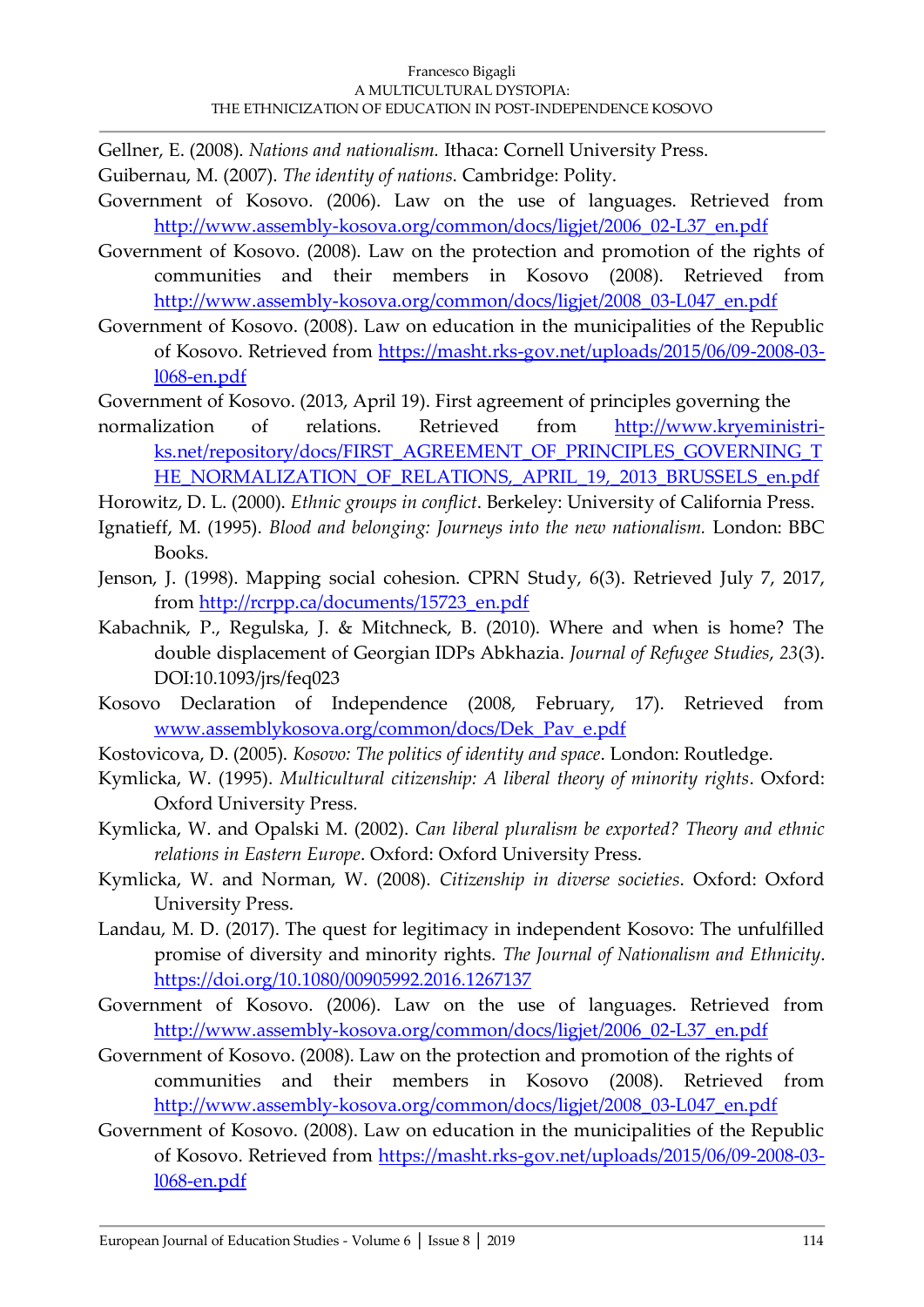- Mckinna, A. (2012). Kosovo: The international community's European project. European Review *20*(1).
- Mikesell, M. W. and Murphy, A. B. (1991). A framework for comparative study of minority-group aspirations. Annals of the Association of American Geographers, *81*(4).<https://doi.org/10.1111/j.1467-8306.1991.tb01710.x>
- NATO. (1999, June 9). Military technical agreement between the International Security Force ("KFOR") and the Governments of the Federal Republic of Yugoslavia and the Republic of Serbia. Retrieved from <https://www.nato.int/kosovo/docu/a990609a.htm>
- OSCE. (2009). Kosovo non-majority communities within the primary and secondary educational systems Retrieved from <https://www.osce.org/kosovo/36978?download=true>
- OSCE. (2015, September 23). Municipal profiles. Retrieved from <https://www.osce.org/kosovo/66047>
- OSCE. (2015). Community rights assessment report fourth edition. Retrieved from <https://www.osce.org/kosovo/209956>
- OSCE. (2017, September 29). Through interfaith dialogue towards safer communities. Retrieved from<https://www.osce.org/mission-in-kosovo/374260>
- OSCE. (2018, June 26). OSCE Mission in Kosovo holds third edition of Junior Basketball Tournament. Retrieved from<https://www.osce.org/mission-in-kosovo/385881>
- OSCE. (2018, April 5). Spreading Critical Media Literacy among Kosovo youth. Retrieved from<https://www.osce.org/mission-in-kosovo/376975>
- Preece, J. J. (2005). *Minority rights: Between diversity and community*. Cambridge: Polity.
- Randazzo, E. and Bargués, P. (2012). Peace-building and the loop of liberal multiculturalism: The case of Kosovo. *The Western Balkans Policy Review*, *2*(2). Retrieved from [http://www.kppcenter.org/WBPReview2012-2-2-Randazzo-](http://www.kppcenter.org/WBPReview2012-2-2-Randazzo-Bargues.pdf)[Bargues.pdf](http://www.kppcenter.org/WBPReview2012-2-2-Randazzo-Bargues.pdf)
- Robeyns, I. (2006). Three models of education: rights, capabilities and human capital. *Theory and Research in Education*, *4*(1), 69-84. Retrieved from <http://journals.sagepub.com/doi/abs/10.1177/1477878506060683?journalCode=trea>
- Rossi, M. (2014). Ending the impasse in Kosovo: Partition, decentralization, or consociationalism? *The Journal of Nationalism and Ethnicity*. <https://doi.org/10.1080/00905992.2014.937683>
- Sinclair, M. (2002). *Planning in and after emergencies*. Paris: UNESCO, IIEP.
- Sommers, M. and Buckland, P. (2004). *Parallel words. Rebuilding the education system in Kosovo*. Paris: UNESCO/IIEP.
- The Times of Higher Education. (2006, June 30). Ethnic split set to continue with new Serb Rector. Rector. Retrieved from [https://www.timeshighereducation.com/news/ethnic-split-set-to-continue-with](https://www.timeshighereducation.com/news/ethnic-split-set-to-continue-with-new-serb-rector/204040.article)[new-serb-rector/204040.article](https://www.timeshighereducation.com/news/ethnic-split-set-to-continue-with-new-serb-rector/204040.article)
- UNESCO. (2011). The Hidden crisis: Armed conflict and education. *EFA Global Monitoring Report*. Paris: UNESCO.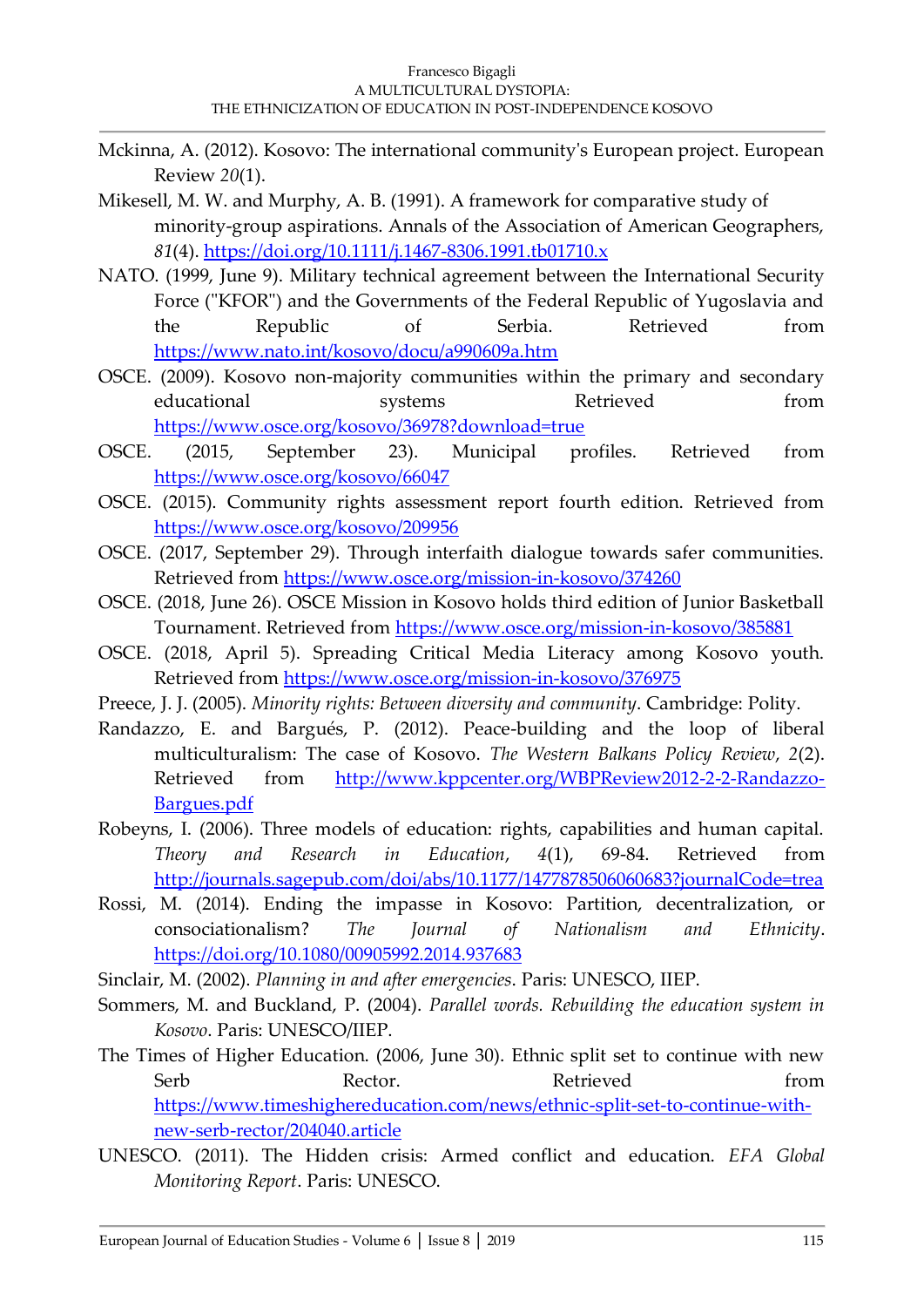- UNHCR. (2016, February 16). Serbia and Kosovo 1244: UN rights expert calls for bold efforts to unlock protracted displacement. Retrieved from [https://www.ohchr.org/EN/NewsEvents/Pages/DisplayNews.aspx?NewsID=2051](https://www.ohchr.org/EN/NewsEvents/Pages/DisplayNews.aspx?NewsID=20514&LangID=E) [4&LangID=E](https://www.ohchr.org/EN/NewsEvents/Pages/DisplayNews.aspx?NewsID=20514&LangID=E)
- UNMIK. (2001, May 15). Constitutional framework for provisional self-government in Kosovo. Retrieved from [https://www.assembly](https://www.assembly-kosova.org/common/docs/FrameworkPocket_ENG_Dec2002.pdf)[kosova.org/common/docs/FrameworkPocket\\_ENG\\_Dec2002.pdf](https://www.assembly-kosova.org/common/docs/FrameworkPocket_ENG_Dec2002.pdf)
- United Nations Security Council Resolution 1244. (1999). Retrieved from [https://documents-dds-](https://documents-dds-ny.un.org/doc/UNDOC/GEN/N99/172/89/PDF/N9917289.pdf?OpenElement)

[ny.un.org/doc/UNDOC/GEN/N99/172/89/PDF/N9917289.pdf?OpenElement](https://documents-dds-ny.un.org/doc/UNDOC/GEN/N99/172/89/PDF/N9917289.pdf?OpenElement) 

Walker, L. & Epp, W. (2010). Resistance to the reform of teacher training in Kosovo. Interchange, 41(2).<https://doi.org/10.1007/s10780-010-9124-1>